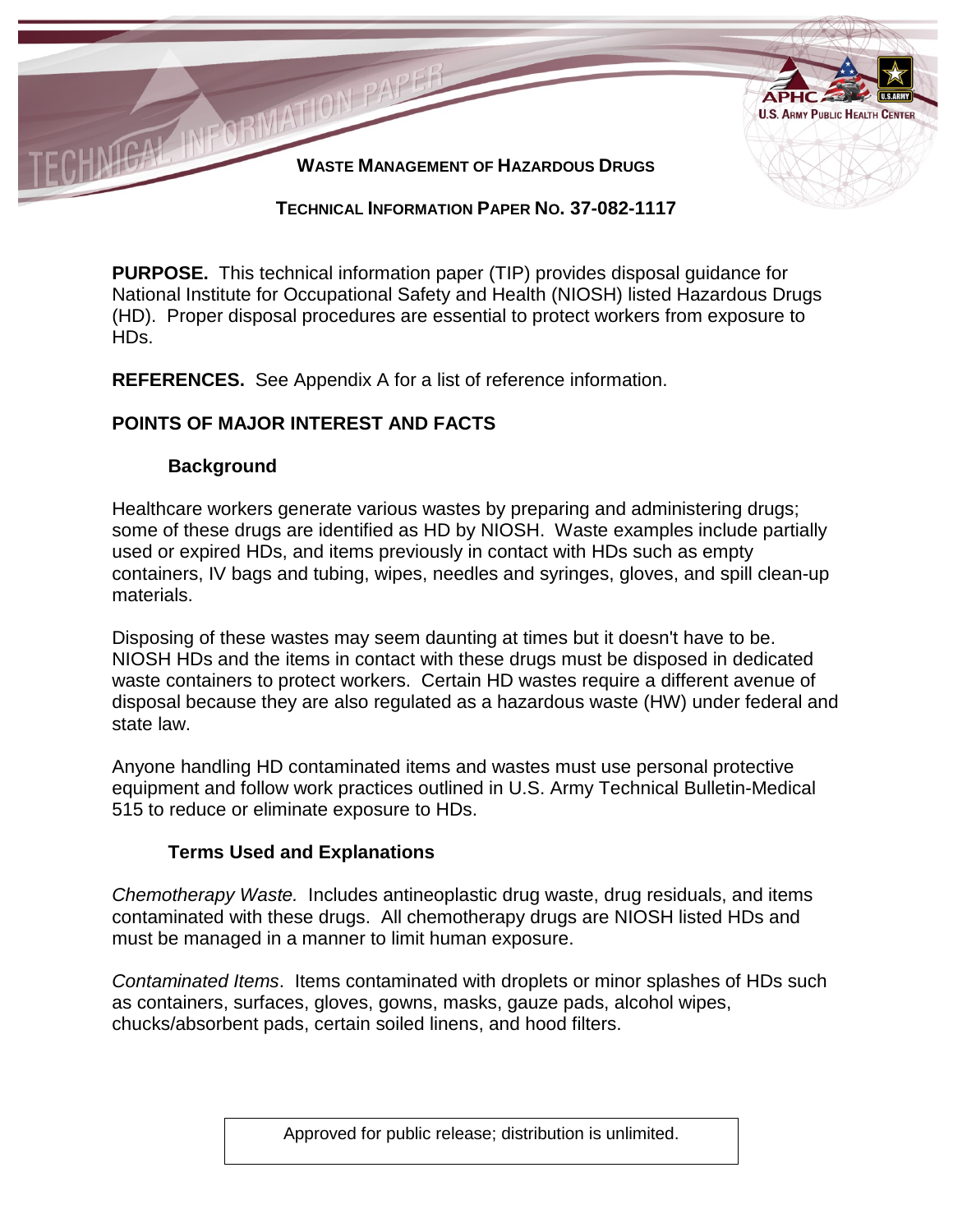TIP NO. 37-082-1117

*Controlled Substances.* The Drug Enforcement Administration (DEA) regulates the management of drugs that have a potential for abuse and the likelihood of causing dependence when abused. Controlled substances are divided into five schedules with Schedule I substances considered to present the highest risk of substance abuse and Schedule V substances the lowest risk. Testosterone is the only controlled substance found on the 2016 NIOSH HD list.

The DEA differentiates between waste inventory/stock drugs and waste non-inventory drugs.

- Inventory/stock drugs are strictly regulated and must be destroyed to render the pharmaceutical non-retrievable (see this definition below) following the requirements of Title 21 Code of Federal Regulations (CFR) Part 1317, AR 40-3 and AR 40-61 or turned in to a registered DEA reverse distributor. The Defense Logistics Agency's (DLA) pharmaceutical returns vendor is a DEA registered reverse distributor.
- Non-inventory drugs are leftover drugs that have been taken out of the inventory to be dispensed to a patient. Waste *non-inventory drugs*, e.g., "wastage", may be generated if a patient doesn't take the entire dosage of the drug; some of the substance remains in a vial, tube, transdermal patch, or syringe after administration but cannot or may not be further utilized, etc. Pharmaceutical wastage is not as strictly regulated by the DEA but must still be properly managed to prevent diversion under AR 40-3.

*Hazardous Drug.* Hazardous drugs, as defined by NIOSH, exhibit one or more of the following six characteristics in humans or animals: (1) carcinogenicity, (2) teratogenicity or other developmental toxicity, (3) reproductive toxicity, (4) organ toxicity at low doses, (5) genotoxicity, or (6) new drugs that mimic existing hazardous drugs in structure or toxicity. A complete listing of HDs is published by NIOSH at [https://www.cdc.gov/niosh/docs/2016-161/default.html.](https://www.cdc.gov/niosh/docs/2016-161/default.html) This list is updated and republished approximately every 2 years.

*Hazardous Waste.* The Environmental Protection Agency (EPA) defines and regulates HW under Title 40 CFR Part 261, also known as the Resource Conservation and Recovery Act (RCRA) Subtitle C. A waste becomes a HW if listed or meets the RCRA characteristic of ignitability, reactivity, corrosivity, or toxicity. There are four RCRA HW lists, only two of which include some HDs:

- P-List (acutely toxic commercial chemical products, some of which are HDs)
- U-List (commercial chemical products, some of which are HDs)
- F-List (mostly manufacturing and industrial process wastes)
- K-List (mostly specific industry process wastes)

To avoid potential confusion between terms, NIOSH drugs will be referred to as "NIOSH HD" and drugs classified as HW by the EPA will be referred to as "RCRA-HW" drugs from here on. Table 1 lists NIOSH HDs that are regulated as RCRA-HW and the corresponding EPA HW number (#). RCRA-HW drugs have specific accumulation and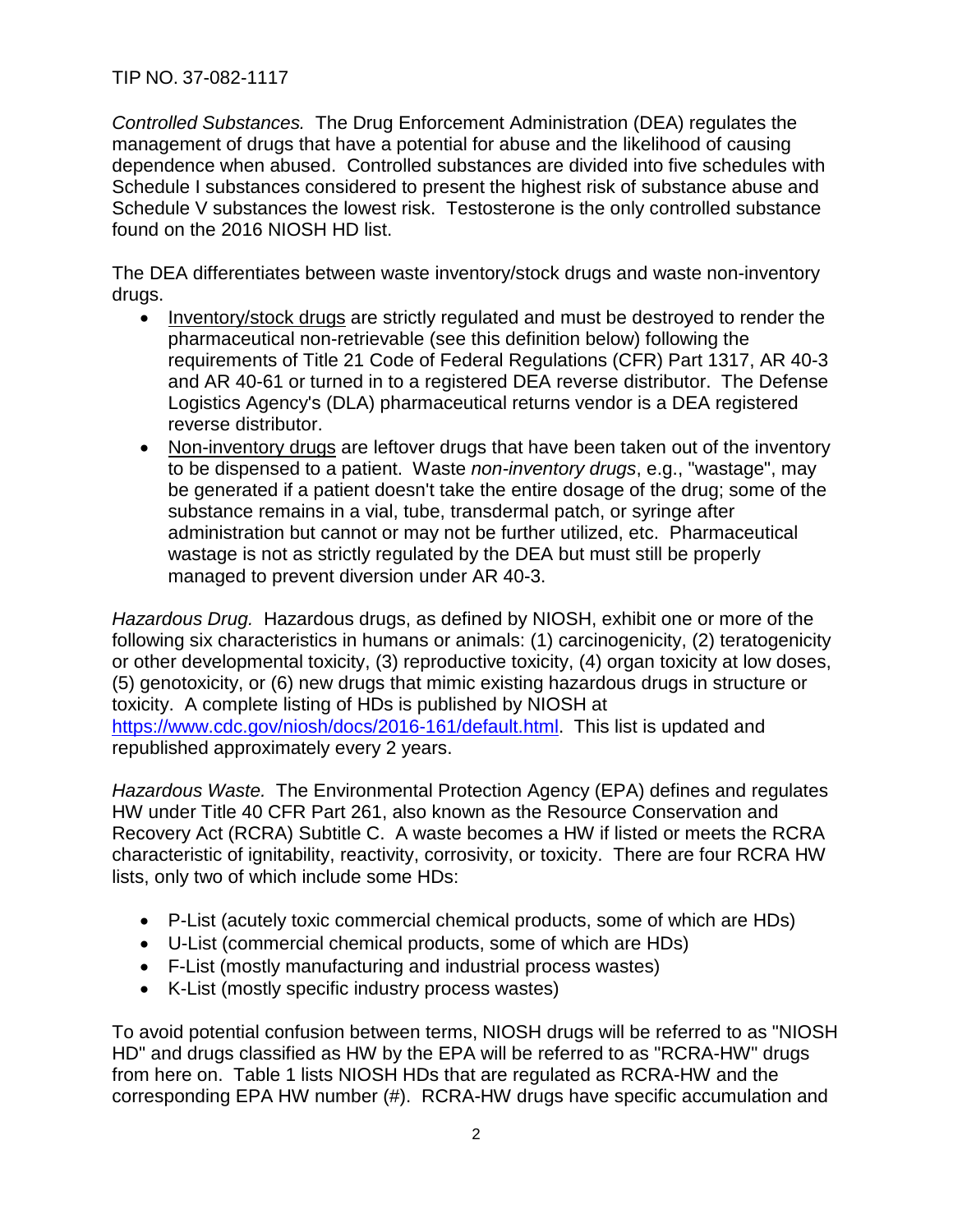TIP NO. 37-082-1117

labeling requirements. State and local HW governance may be more stringent than the Federal RCRA requirements and must be followed as well.

*HD Waste Container.* Waste containers must be sealable, leak and puncture proof.

*NIOSH HDs.* These drugs are toxic and may pose a risk to healthcare workers, and in some cases, to patients. These drugs require safe handling procedures and engineering controls to limit human exposure. The NIOSH HD list includes chemotherapy, antiviral, hormones, and bioengineered drugs. Some of these drugs, and some items in contact with the drugs, become a RCRA-HW when they are no longer needed and must be managed and disposed meeting certain regulatory requirements.

Table 1 lists the NIOSH HDs from the 2016 list that are also found on the EPA HW lists (P and U listed) when they become a waste. All other waste NIOSH HDs must be evaluated on an individual basis to determine if they are *characteristic* RCRA-HW (corrosive, ignitable, or toxic per EPA parameters). Contact the ESEO/installation environmental office for assistance in determining if there are facility specific requirements.

| <b>Chemical Name</b> | <b>Brand Name</b>                    | <b>EPA HW#</b>                 |
|----------------------|--------------------------------------|--------------------------------|
| Arsenic trioxide     | Trisenox                             | P012                           |
| Azaserine            | Azaserine (usually in research)      | U015                           |
| Chlorambucil         | Leukeran                             | U035                           |
| Chlornaphazine       | Chlornaphazine (usually in research) | U026                           |
| Cyclophosphamide     | Cytoxan, CTX, Neosar                 | U058                           |
| Daunorubicin         | Cerubidine, Daunomycin               | U059                           |
| Diethylstilbestrol   | DES, Stilboestrol (veterinary use)   | U089                           |
| Melphalan            | Alkeran, L-PAM                       | U <sub>150</sub>               |
| Mitomycin            | Mitomycin, Mutamycin                 | U010                           |
| Streptozocin         | Streptozotocin, Zanosar              | U <sub>206</sub>               |
| Uracil Mustard       | Uracil mustard                       | U237                           |
| Warfarin             | Coumadin                             | P001 (>0.3%)<br>$U248$ (<0.3%) |

**Table 1. 2016 NIOSH HDs that are also RCRA-HW Drugs**

*Non-retrievable*. The condition or state to which a controlled substance shall be rendered following a process that permanently alters that controlled substance's physical or chemical condition or state through irreversible means and thereby renders the controlled substance unavailable and unusable for all practical purposes. A controlled substance is considered "non-retrievable" when it cannot be transformed to a physical or chemical condition or state as a controlled substance or controlled substance analogue.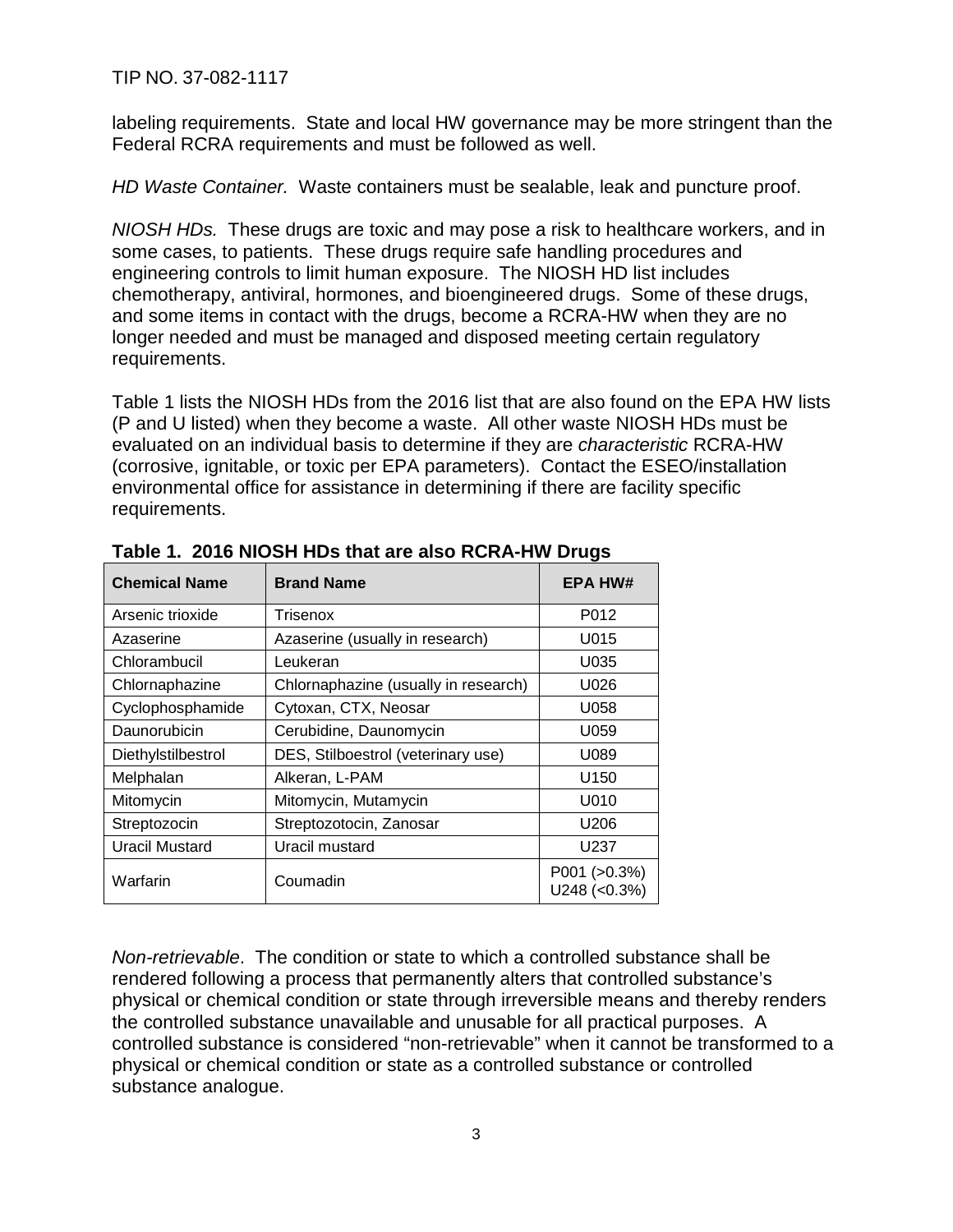TIP NO. 37-082-1117

*Pharmaceutical Returns Program.* A reverse distribution program for unneeded pharmaceuticals. The DLA manages the contract with the company servicing Department of Defense (DOD) medical facilities. The pharmaceutical returns company accepts expired/unneeded pharmaceuticals and contacts drug manufactures on behalf of a facility to solicit monetary credit. Facilities use these credits toward purchasing new drugs.

*RCRA Empty Containers.* Containers (drug vials and bottles, IV bags and tubing, medication dispensing cups, etc.) from which all contents of a RCRA-HW drug were removed using commonly employed practices and (1) no more than 1 inch of residue remains on the bottom of the container, or (2) no more than 3% by volume of the total capacity of the container remains.

The RCRA empty container definition **does not** apply to containers that held P-listed RCRA-HW drugs. The EPA defines P-listed RCRA-HW drugs as acutely toxic to human health and the environment. Empty containers which held P-listed RCRA-HW drugs must also be managed as HW unless they are triple rinsed with an approved rinsate (liquid); the rinsate must then be collected as P-Listed RCRA-HW.

*RCRA-HW Drug.* A waste drug that is an EPA characteristic HW or is found on one of the EPA HW lists. RCRA-HW drugs have specific accumulation and disposal requirements. State and local regulations may have additional RCRA-HW requirements, check with the Environmental Science and Engineering Officer (ESEO) or supporting installation environmental office for specifics.

The RCRA-HW information provided in this paper is very basic. Detailed RCRA-HW management requirements are outside the scope of this TIP; contact the facility ESEO or supporting installation environmental office for more information. The reference section of this TIP lists several RCRA-HW resources.

*Rinsate.* Liquid that effectively removes the residue of a material from a container. Depending on the type of residue to be removed, the liquid may be water or a chemical product.

*Unused Drug.* An unused drug is a product that is still in its original container or dispensing instrument (syringe, IV bag, other administration set) and was not physically connected to or used on a patient. Unused NIOSH HDs include drugs that were hydrated with saline or dextrose for delivery purposes but were not used.

*Used Drug.* Used drugs include residues contained in dispensing devices (tubing, syringe, IV bag, other administration set) that have been physically introduced to a patient.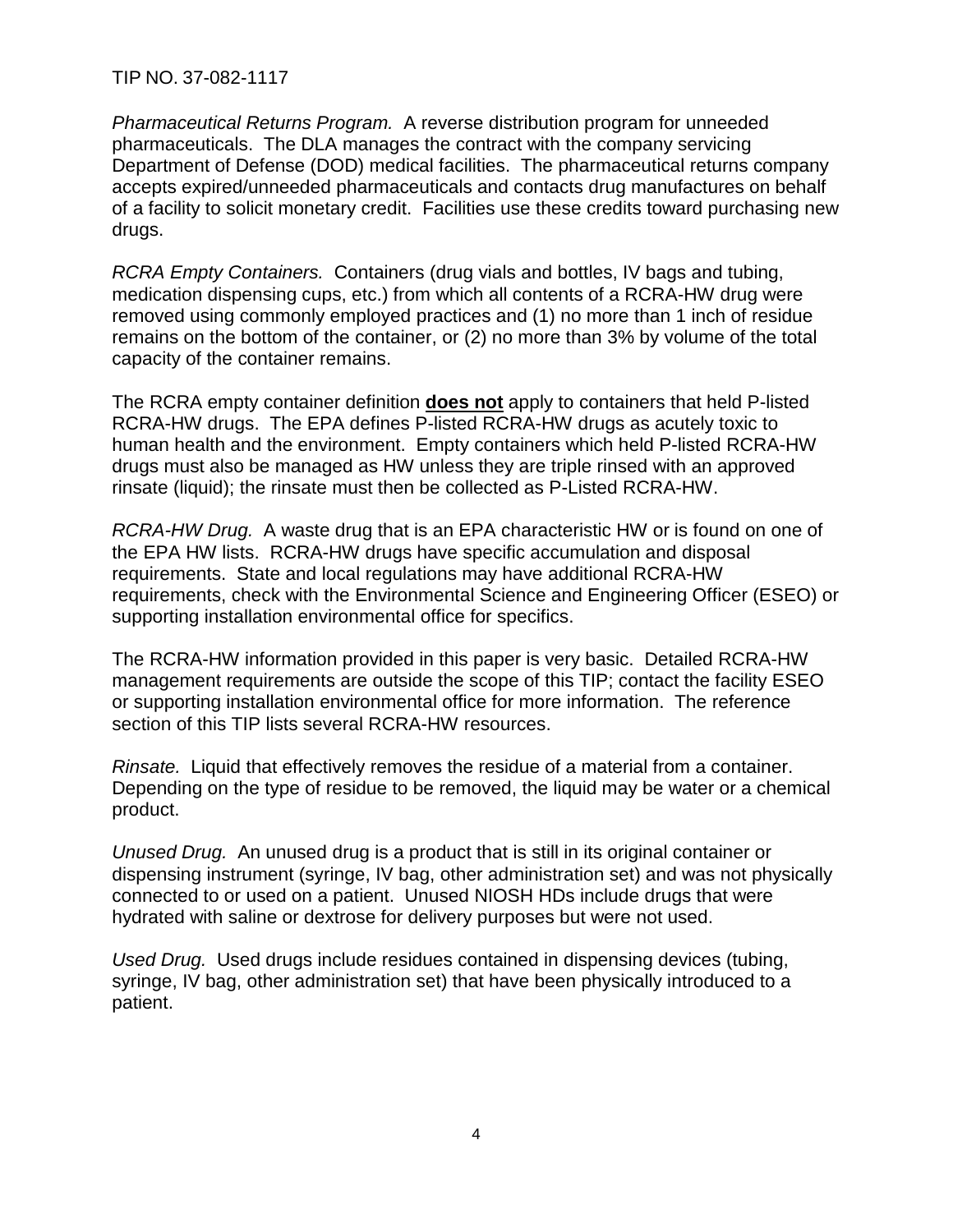# **Disposal Procedures for NIOSH HD**

- *Unused Drugs*. Turn in unopened (the manufacturer's seal must be intact) drugs through the pharmaceutical returns vendor for potential monetary credit.
- *Used Drugs.* Dispose of used drugs or drugs not eligible for the pharmaceutical returns program (such as partial containers of drugs) by following facility procedures or into the NIOSH HD waste container.
- *Empty Containers.* Dispose of empty vials, containers, IV bags and tubing, ampules, dispensing cups, etc. into the NIOSH HD waste container.
- *Syringes.*
	- o Dispose of all used syringes (empty or partially full) following facility procedures or into the NIOSH HD waste container.
	- o Unused, preloaded by the manufacturer syringes may be turned in through the pharmaceutical returns program.
- *Spill Residue.* Dispose of drug spill residue and contaminated cleaning materials following facility procedures or into the NIOSH HD waste container.

## **Disposal Procedures for NIOSH HDs that are a DEA Controlled Substance**

Note, testosterone is the only controlled substance found on the 2016 NIOSH HD list.

- *Inventory/Stock Drugs.* Turn in all inventory/stock HD controlled substances to the DLA pharmaceutical returns vendor for potential monetary credit. This includes unopened drugs, partially full containers of drugs, and single dropped pills.
- *Non-Inventory Drugs ("Wastage").* Discard non-inventory HD controlled substances following the requirements of AR 40-3 for witnessed destruction. This includes containers/tubes of partially dispensed drugs, and single dropped pills.
- *Empty Containers.* Dispose of empty vials, containers, IV bags and tubing, ampules, dispensing cups, etc. into the NIOSH HD waste container.
- *Syringes.*
	- o Empty: dispose of empty used syringes into the NIOSH HD waste container.
	- o Partially used: expend the contents of partially used syringes following the requirements of AR 40-3 for witnessed destruction; discard the empty syringe in the NIOSH HD waste container.
	- o Unused and preloaded: turn in unused syringes that were preloaded by the manufacturer to the DLA pharmaceutical returns vendor for potential monetary credit.
- *Spill Residue.* Dispose of HD spill residue and contaminated cleaning materials into the NIOSH HD waste container.
- *NIOSH HD that are a DEA controlled substance and a RCRA-HW.* 
	- o Some gel forms of testosterone may have a low flashpoint and meet the definition of a RCRA-HW for ignitability.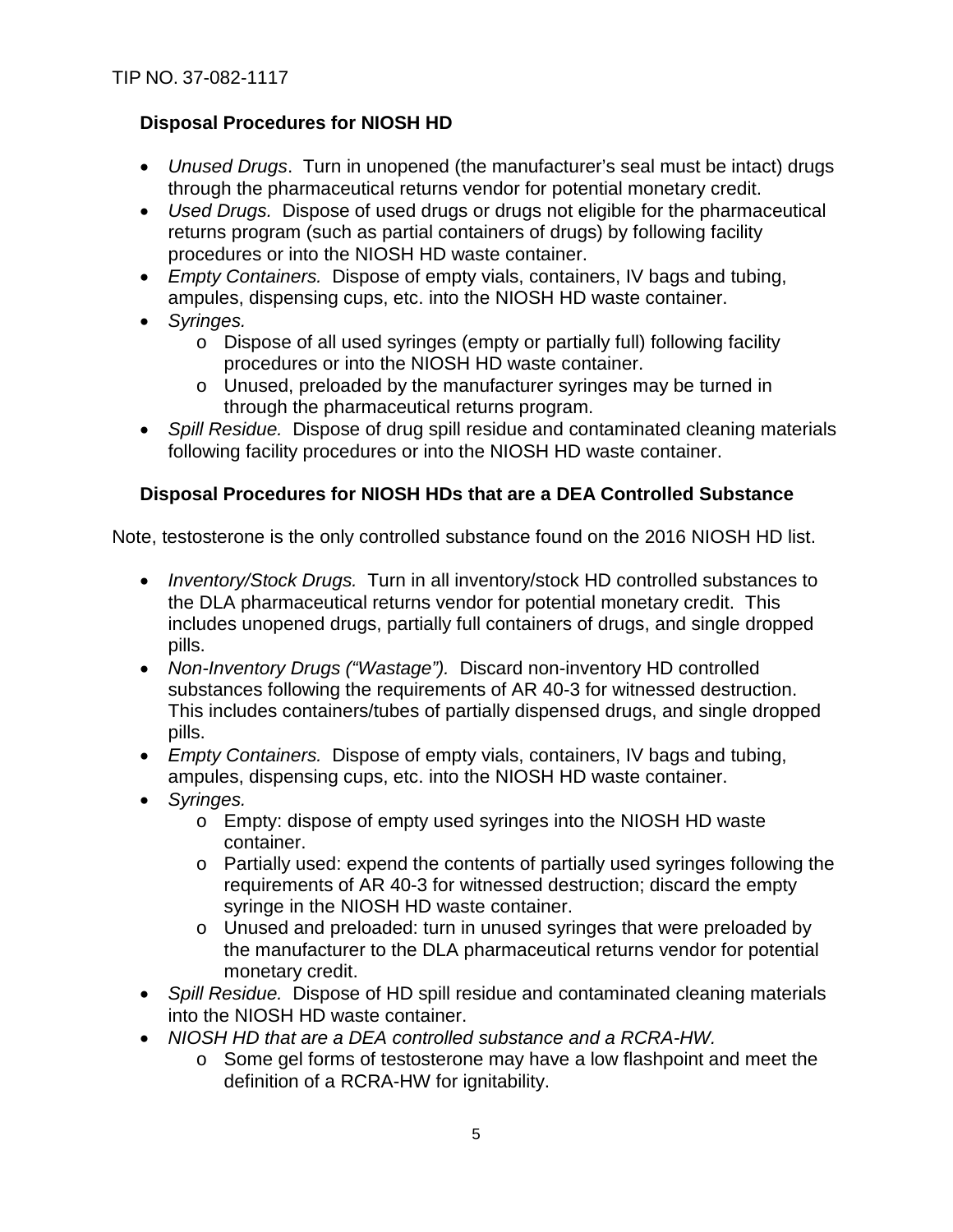o In states that do not permit turning in RCRA-HW drugs to a pharmaceutical returns company, manage the drugs as RCRA-HW and dispose them through the DLA Disposition Services.<sup>1</sup> Special arrangements may need to be made with the DLA Disposition Services to ensure the HW treatment facility is both RCRA permitted and DEA registered to accept this waste.

# **Disposal Procedures for RCRA-HW Drugs**

For each of the following scenarios described in this section contact the ESEO or installation environmental office for HW management procedures.

- *Unused Drugs.*
	- o Some states permit the return of unneeded or expired RCRA-HW drugs, still in the original untampered container, to a pharmaceutical returns company. Verify with the ESEO or installation environmental office that your state allows the return of RCRA-HW drugs.<sup>[1](#page-5-0)</sup>
	- o In states that do not permit turning in RCRA-HW drugs to a pharmaceutical returns company, manage the drugs as RCRA-HW and dispose them through the DLA Disposition Services.<sup>1</sup>
- *Used Drugs*. Used, partially full vials or containers, and single pills must be managed as HW and disposed through the DLA Disposition Services.
- *Empty Containers.*
	- o Dispose of empty containers that held P-listed RCRA-HW drugs as HW through the DLA Disposition Services.
	- o Dispose of all other RCRA empty containers into the NIOSH HD waste container.
- *Syringes.*
	- o Dispose of all used syringes, empty or partially full, following facility procedures or into the NIOSH HD waste container.
	- o Manage full, unused syringes through the pharmaceutical returns vendor in states that *allow* turning in RCRA-HW drugs to such a company.
	- o Manage full, unused syringes as RCRA-HW and dispose of them through DLA Disposition Services in states that *do not allow* turning in RCRA-HW drugs to a returns vendor company.
- *Spill Residue.*
	- o Spill residue and material used to clean up P-listed RCRA-HW drug spills must be collected as a HW and disposed through DLA Disposition Services.
	- o Dispose of non-P listed RCRA-HW drug spill residue and contaminated cleaning materials into the NIOSH HD waste container.

<span id="page-5-0"></span> <sup>1</sup> The U.S. Army Public Health Center Fact Sheet # 37-041-1017, *Classification of Waste Pharmaceuticals*, lists states that do not allow turn in of RCRA HW drugs to a return vendor company. Due to potential regulatory changes always check with the ESEO or installation environmental office for the most recent state and local requirements.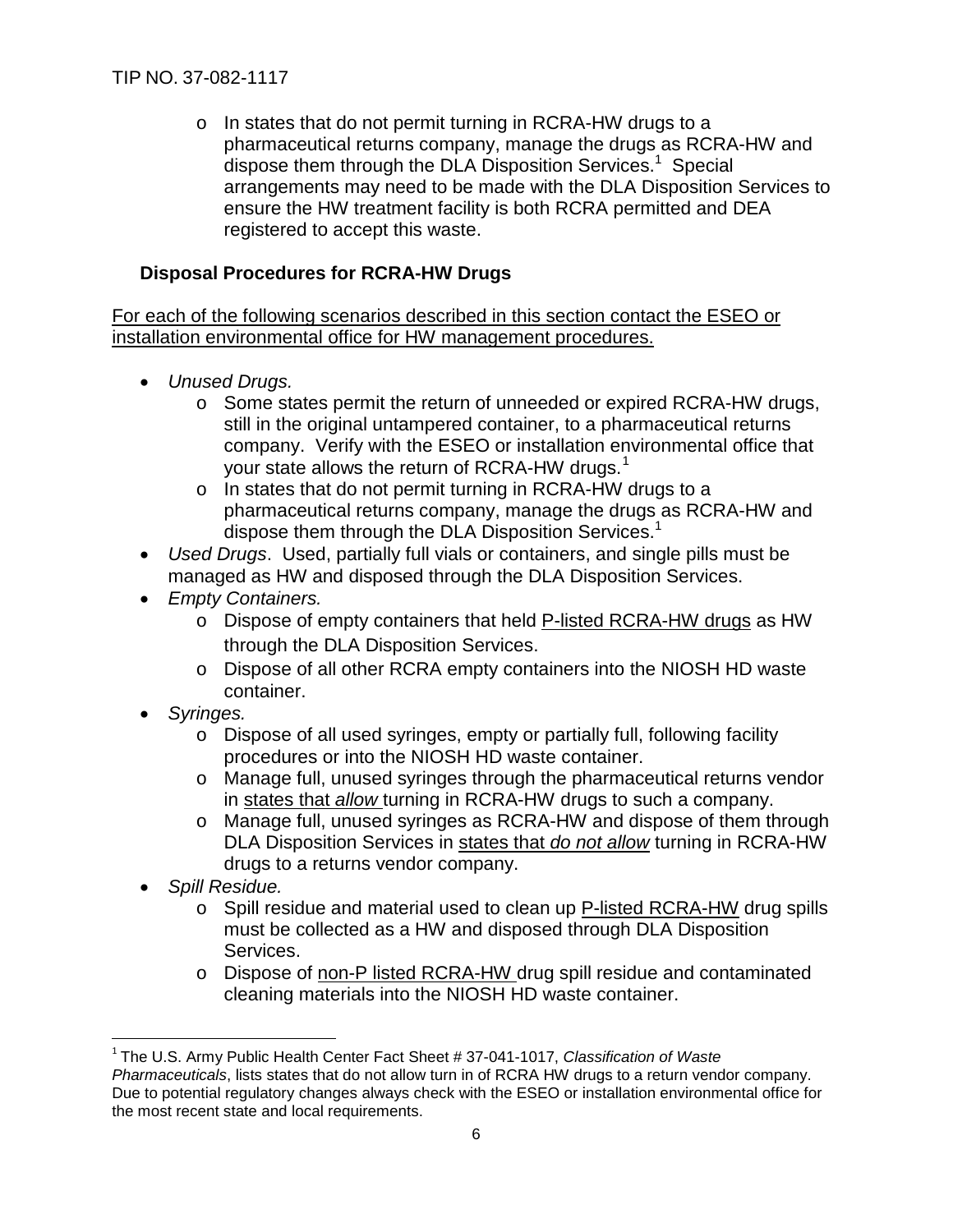- *NIOSH HD that are a DEA controlled substance and a RCRA-HW.* 
	- o Some gel forms of testosterone may have a low flashpoint and meet the definition of a RCRA-HW for ignitability.
	- o In states that do not permit turning in RCRA-HW drugs to a pharmaceutical returns company, manage the drugs as RCRA-HW and a DEA controlled substance and dispose them through the DLA Disposition Services.<sup>1</sup> Special arrangements may need to be made with the DLA Disposition Services to ensure the HW treatment facility is both RCRA permitted and DEA registered to accept this waste.

### **Management Procedures for Contaminated Linen**

- Place reusable linen contaminated with HDs or body fluids from patients that received HDs within the past 48 hours into an impervious, specially marked/color coded laundry bag.
- Transport the contaminated linen to the laundry facility in a closed container and wash separately from other laundry.
- Discard disposable linen contaminated with HDs or body fluids from patients that received HDs within the past 48 hours into the NIOSH HD waste container.

### **Waste Container Management**

- *For NIOSH HDs.* 
	- o Containers must be sealable, leak and puncture proof, and are typically yellow in color. Chemotherapy waste containers meeting these requirements may be used as NIOSH HD waste containers. A regulated medical waste (RMW) container meeting these requirements may be used as long as the outside of the container meets the marking and labeling requirement described below.
	- o Keep exterior surfaces of the NIOSH HD waste containers free of contamination as much as possible. If exterior surfaces become contaminated, wipe the outside of the container with the designated decontamination agent, followed by a germicidal detergent. Adhere to the manufacturer's recommended concentrations and contact times; place the contaminated wipes and gloves into the NIOSH HD waste container.
	- o Place the NIOSH HD waste containers in an approved U.S. Department of Transportation (DOT) shipping container provided by the RMW disposal contractor.
	- o Always store NIOSH HD waste containers awaiting disposal in a secure area (that is, in a locked area or limited to authorized personnel only).
- *For RCRA-HW Drugs.* Containers must be sealable, leak proof, and compatible with the waste being collected. Follow the facility's HW management requirements or contact the ESEO/installation environmental office for facility specific requirements.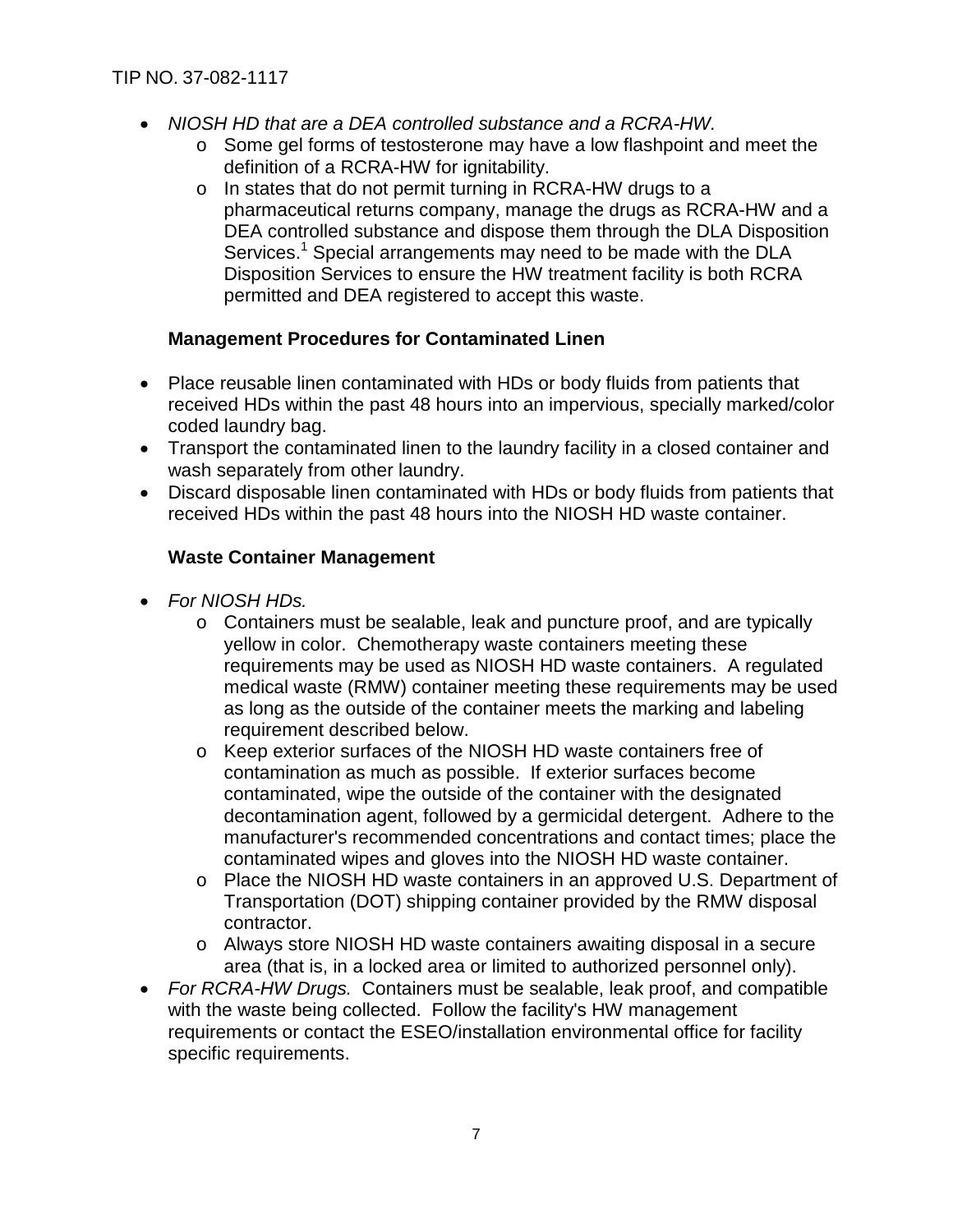# **Waste Container Labeling and Marking**

• *NIOSH HDs.* Label or mark the outside of the waste collection container and the DOT shipping container, generally provided by the RMW disposal contractor, with the following words:

> Regulated Medical Waste, UN3291 Chemotherapy Waste Incineration Required

• *RCRA-HW Drugs.* Follow the facility's HW management plan's labeling and marking requirements. Contact the ESEO or installation environmental office for assistance.

## **CONCLUSION**

The U.S. Army Medical Command treatment and research facilities generate a variety of NIOSH HDs and drug related wastes. Disposal of wastes must be done in a manner to protect all healthcare workers. Some waste NIOSH HDs and related wastes are regulated as HW by federal and state regulations and have specific collection and disposal requirements.

The facility ESEO or installation environmental office can assist with determining proper waste management and disposal procedures. The Military Item Disposal Instruction database provides methods of destruction for the disposal of hazardous and nonhazardous items used within the DOD. This database is available online at: [http://usaphcapps.amedd.army.mil/MIDI/.](http://usaphcapps.amedd.army.mil/MIDI/) Facilities can also contact the APHC Environmental Health Sciences Division to request a free pharmaceutical formulary review to identify drugs requiring special waste management. To request this service call (commercial) 410-436-3651, (DSN) 584-3651, or send an email to [usarmy.apg.medcom-phc.mbx.midi@mail.mil.](mailto:usarmy.apg.medcom-phc.mbx.midi@mail.mil)

**Prepared by:** Environmental Health Sciences Division, Waste Management Program **Dated:** 16 August 2017